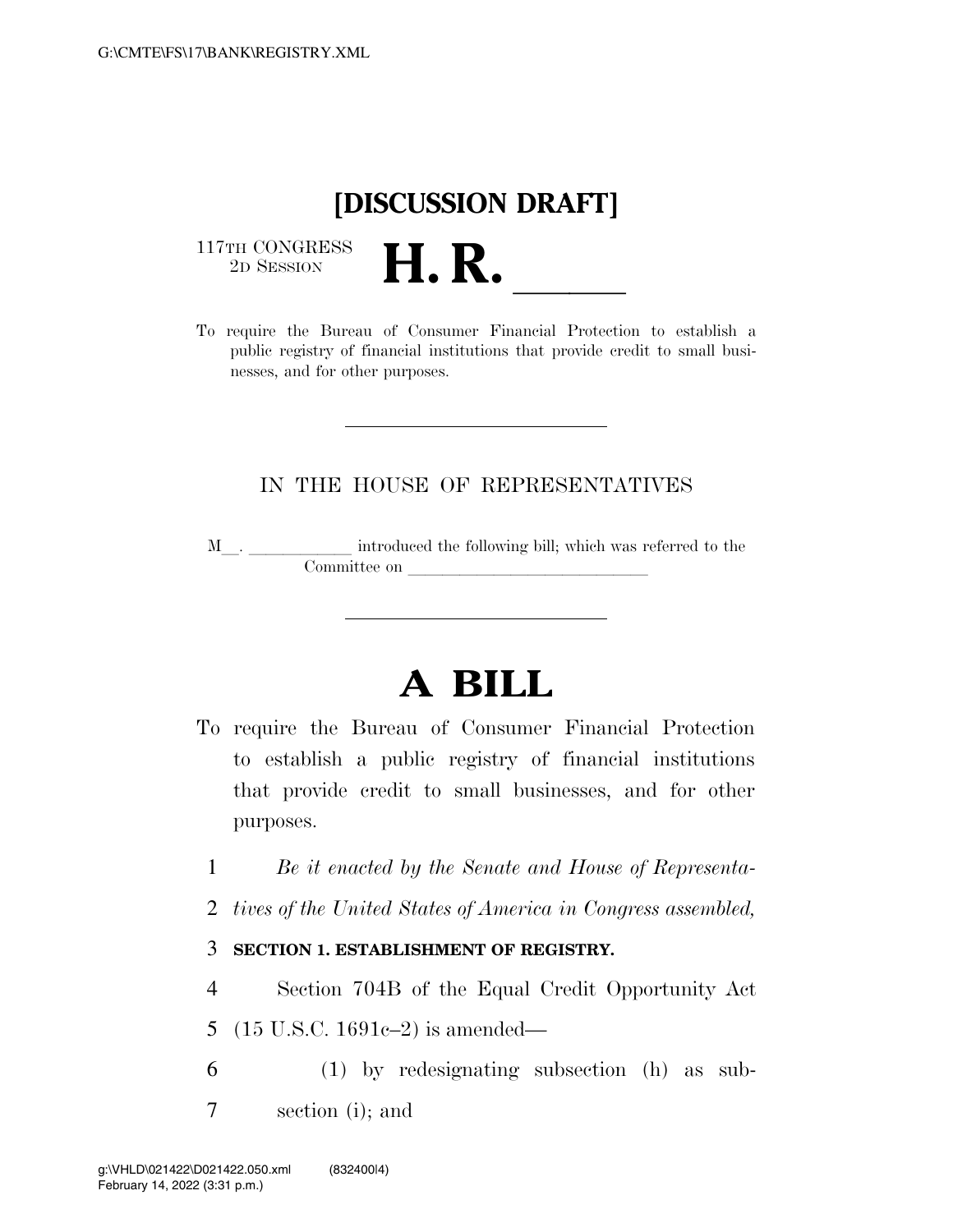| $\mathbf{1}$   | $(2)$ by inserting after subsection $(g)$ the fol-       |
|----------------|----------------------------------------------------------|
| $\overline{2}$ | lowing:                                                  |
| 3              | "(h) SMALL BUSINESS LENDING REGISTRY.—                   |
| $\overline{4}$ | "(1) IN GENERAL.—The Bureau shall, not later             |
| 5              | than 2 years after the date of the enactment of this     |
| 6              | subsection, establish a public registry of financial in- |
| 7              | stitutions that provide credit to small businesses.      |
| 8              | "(2) CONSULTATION.—When establishing the                 |
| 9              | public registry under paragraph (1), the Bureau          |
| 10             | shall consult with—                                      |
| 11             | "(A) the Administrator of the Small Busi-                |
| 12             | ness Administration;                                     |
| 13             | "(B) the Board of Governors of the Fed-                  |
| 14             | eral Reserve System;                                     |
| 15             | "(C) the Federal Deposit Insurance Cor-                  |
| 16             | poration;                                                |
| 17             | "(D) the Comptroller of the Currency;                    |
| 18             | $\lq\lq(E)$ State regulators that are responsible        |
| 19             | for the registration or licensing of entities that       |
| 20             | provide loans to small businesses;                       |
| 21             | $\lq\lq(F)$ the Conference of State Bank Super-          |
| 22             | visors; and                                              |
| 23             | $\lq\lq(G)$ any other Federal and State agencies         |
| 24             | that the Bureau determines appropriate.                  |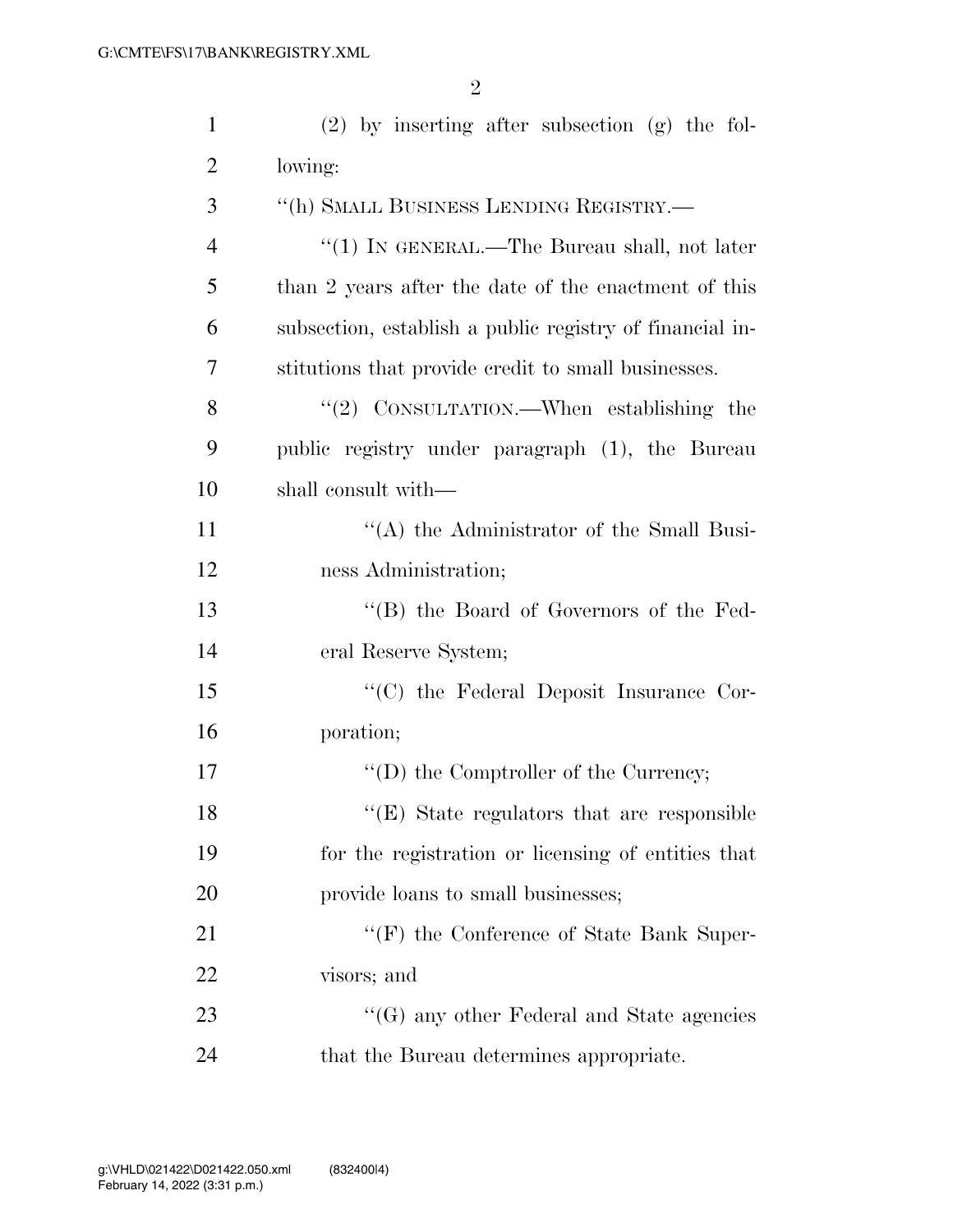| $\mathbf{1}$   | "(3) RULEMAKING.—The Bureau may issue                |
|----------------|------------------------------------------------------|
| $\overline{2}$ | such rules as the Bureau determines appropriate to   |
| 3              | implement this subsection including with respect     |
| $\overline{4}$ | $to-$                                                |
| 5              | "(A) how financial institutions shall reg-           |
| 6              | ister;                                               |
| 7              | "(B) what information financial institu-             |
| 8              | tions shall provide for the public registry; and     |
| 9              | $\lq\lq$ (C) how often financial institutions shall  |
| 10             | update information provided for the public reg-      |
| 11             | istry.".                                             |
| 12             | SEC. 2. STUDY AND REPORT.                            |
|                |                                                      |
| 13             | (a) STUDY.—                                          |
| 14             | (1) IN GENERAL.—The Bureau of Consumer               |
| 15             | Financial Protection shall, not later than 90 days   |
| 16             | after the date of the enactment of this Act, begin a |
| 17             | study that—                                          |
| 18             | (A) analyzes the scope of small business             |
| 19             | lending in the United States;                        |
| 20             | (B) identifies entities that extend credit to        |
| 21             | small businesses; and                                |
| 22             | (C) examines best practices and models for           |
| 23             | establishing a Federal registry of financial insti-  |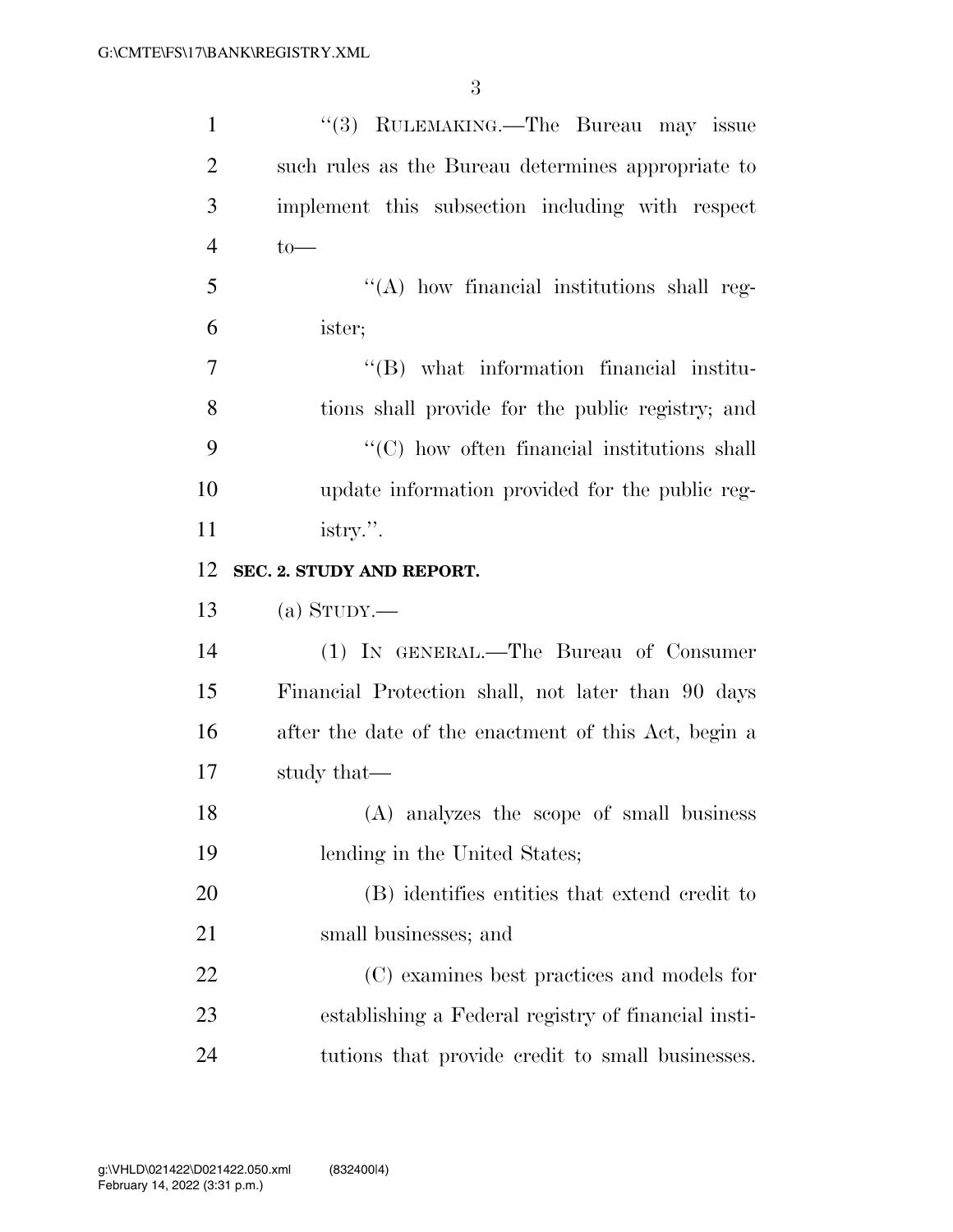| $\mathbf{1}$   | (2) CONSULTATION.—When conducting the                     |
|----------------|-----------------------------------------------------------|
| $\overline{2}$ | study described in paragraph (1) the Bureau of Con-       |
| 3              | sumer Financial Protection shall consult with—            |
| $\overline{4}$ | (A) the Administrator of the Small Busi-                  |
| 5              | ness Administration;                                      |
| 6              | (B) the Board of Governors of the Federal                 |
| 7              | Reserve System;                                           |
| 8              | (C) the Federal Deposit Insurance Cor-                    |
| 9              | poration;                                                 |
| 10             | (D) the Comptroller of the Currency;                      |
| 11             | (E) State regulators that are responsible                 |
| 12             | for the registration or licensing of entities that        |
| 13             | provide loans to small businesses;                        |
| 14             | (F) the Conference of State Bank Super-                   |
| 15             | visors; and                                               |
| 16             | (G) any other Federal and State agencies                  |
| 17             | the Bureau of Consumer Financial Protection               |
| 18             | determines appropriate.                                   |
| 19             | (b) REPORT.—The Bureau of Consumer Financial              |
| 20             | Protection shall, not later than 1 year after the date of |
| 21             | the enactment of this Act, submit a report to the Com-    |
| 22             | mittee on Financial Services of the House of Representa-  |
| 23             | tives and the Committee on Banking and Urban Affairs      |
| 24             | of the Senate that—                                       |